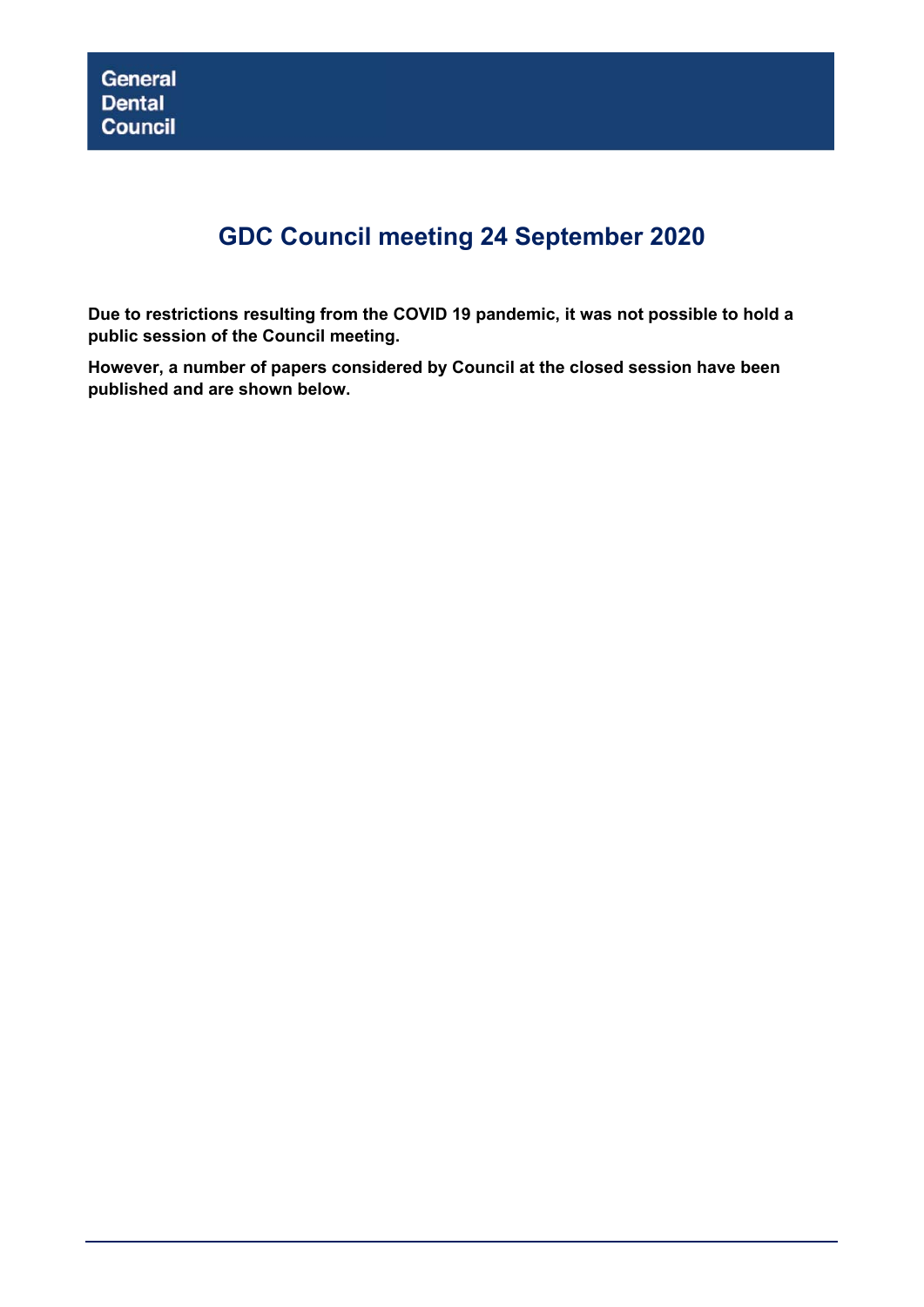## **Feasibility analysis – payment by instalments**

| <b>Executive Director</b> | Stefan Czerniawski                                                                                                                                            |
|---------------------------|---------------------------------------------------------------------------------------------------------------------------------------------------------------|
| Author(s)                 | Rebecca Cooper<br>Head of Policy and Research Programme                                                                                                       |
| <b>Type of business</b>   | To note                                                                                                                                                       |
| <b>Issue</b>              | To update the Council on the progress of the work to determine the<br>feasibility of introducing a facility for registrants to pay the ARF by<br>instalments. |
| <b>Recommendation</b>     | The Council is asked to note this update                                                                                                                      |

## **1. Payment by instalments –plan for feasibility analysis**

- 1.1 In December 2019 the GDC's executive sought approval from the Council for the release of funds to commission a feasibility analysis of the introduction of a facility for registrants to pay the ARF by instalments. The paper seeking approval set out a summary of information that we had gathered from those regulators who currently offer such a facility. Based on the information available from those regulators, the paper also set out the assumptions made about uptake of the scheme and registrant behaviour and, based thereon, the anticipated financial risk associated with payment by instalments.
- 1.2 The Council approved the release of funds, and work was then undertaken to prepare the relevant tender specification to enable us to commission the work. As we were preparing to publish the tender, the UK went into lockdown due to the pandemic. Shortly after lockdown began the GDC diverted its focus from the development of a permanent scheme to enable payment by instalments to consider the introduction of an emergency scheme to mitigate the impact of COVID 19, particularly for the ARF collection for DCPs in July.
- $1.3$ In May, the Council decided not to pursue the introduction of an emergency scheme. In the process of revising the CCP for the remainder of 2020 and 2021, we developed a new timetable for the procurement of the feasibility analysis, and made some changes to the scope of the work required in order to take into account the internal work done to establish the feasibility of the emergency scheme.
- $1.4$ The changes were not fundamental, but given the work undertaken to prepare for the emergency scheme, there is now less need to establish what operational changes are required as we have undertaken part of that assessment. The learning from the work on the emergency scheme will be provided to the successful contractor, so as to avoid duplication of effort.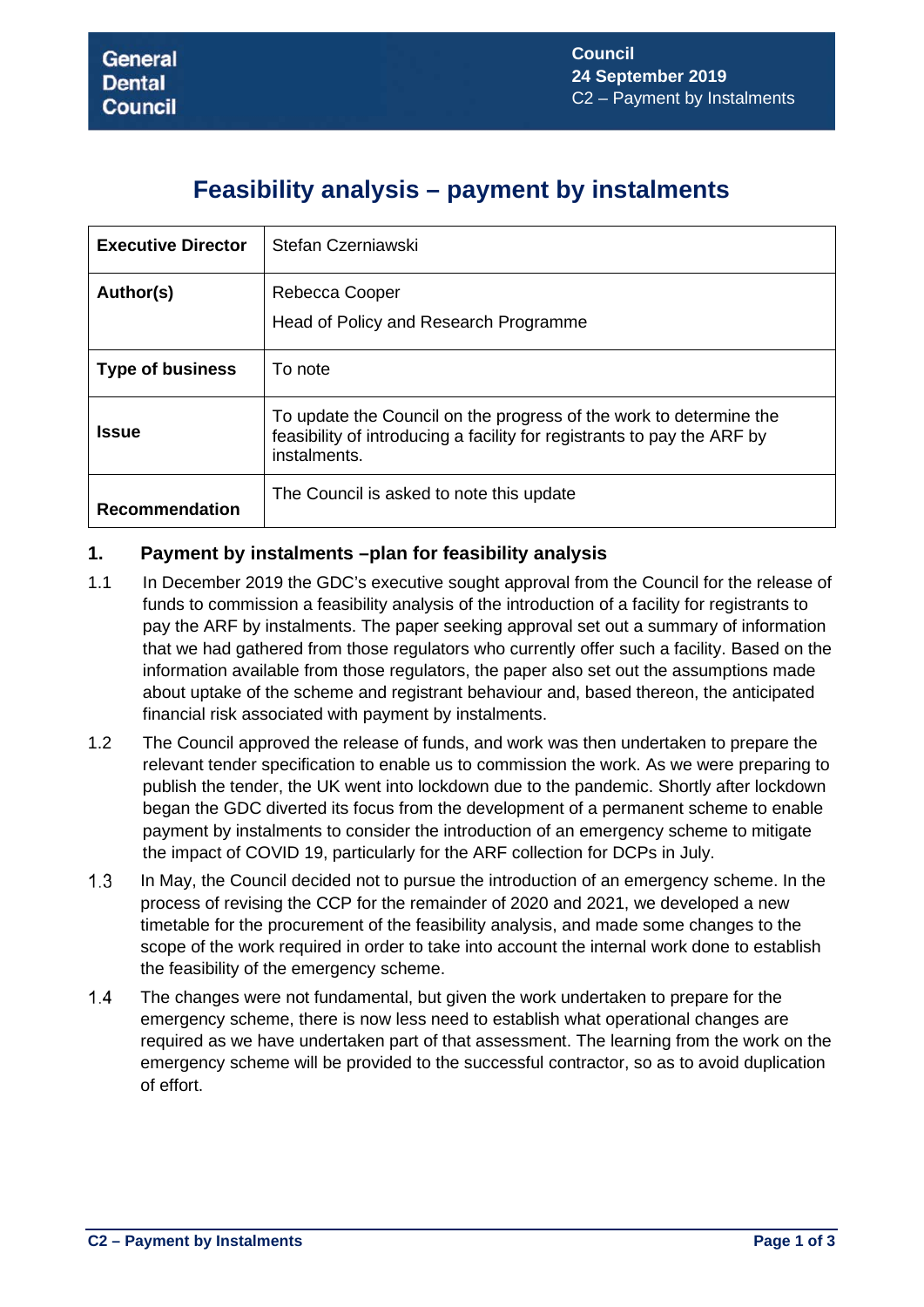$1.5$ The revised timetable is set out below:

| <b>Stage</b>                                                     | Timetable                   |
|------------------------------------------------------------------|-----------------------------|
| Drafting and finalisation of tender<br>specification             | July/August 2020            |
| Supplier engagement                                              | Late August/early September |
| Publication of tender                                            | w/c 14 September 2020       |
| Bidding closes/evaluation period begins                          | w/c 5 October 2020          |
| Evaluation period ends and contract<br>negotiation period begins | w/c 18 October 2020         |
| Contract negotiation period ends and<br>contract awarded         | w/c 5 November 2020         |
| Feasibility analysis work commences                              | w/c November 2020           |
| Interim report provided                                          | w/c 25 January 2021         |
| Final report provided and presentation to<br>Council             | March 2021                  |

- $1.6$ Based on this timetable, we anticipate that the work will be completed within 24 weeks of the tender being published. This is of course subject to the received bids being of the appropriate quality. This timetable makes provision for contract negotiations. It is possible that negotiations will be unnecessary or will take less time than has been allowed in the timetable. We have used existing procurement frameworks to tender for this work.
- $1.7$ The planning, timing and costing of implementation will of course depend on the outcome of the feasibility analysis, but the timetable has been designed to enable implementation in time for the July 2021 ARF collection for DCPs.

### **2. Legal, policy and national considerations**

 $2.1$ As set out earlier, the GDC must ensure that it is compliant with relevant procurement rules and procedures. This exercise is therefore being closely managed by the procurement team.

### **3. Risk considerations**

 $3.1$ The risks associated with this relate primarily to the decision that will need to be made once the feasibility analysis has been completed. At that stage, the Council will need to determine the appropriate balance between the risks and benefits identified by the feasibility analysis.

### **4. Resource considerations and CCP**

 $4.1$ The work has been incorporated into the CCP for 2021 within the relevant directorates.

### **5. Next steps and communications**

 $5.1$ We continue to face calls from registrants and professional associations to consider introducing a facility for them to pay by instalments, and there has been a renewed focus on the way we charged fees since the pandemic. Progress on payment by instalments, and particularly the procurement exercise will be communicated so as to align with other communications on the CCPs, budgets and the ARF.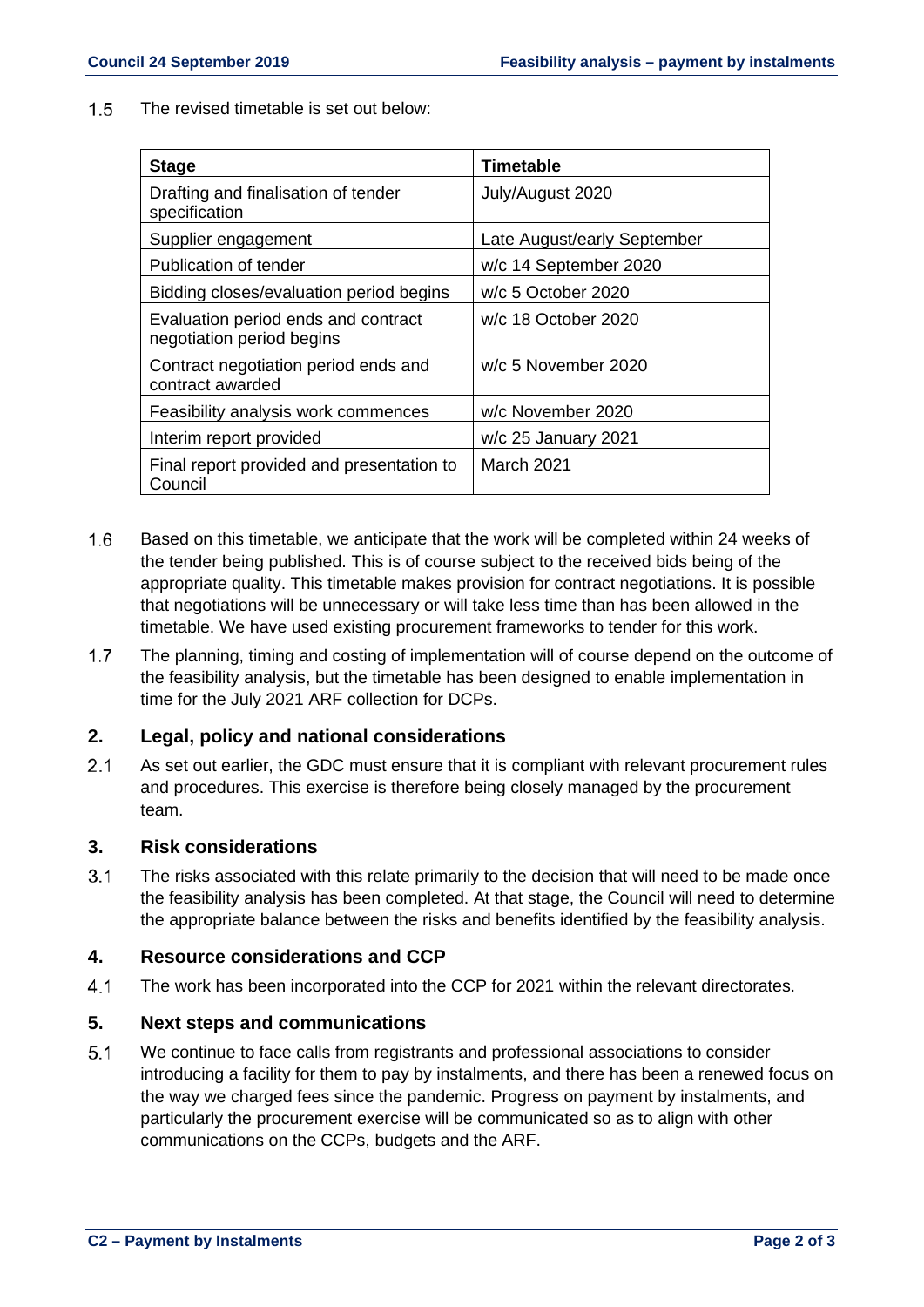### **Appendices**

None

Rebecca Cooper, Head of Policy and Research Programme rcooper@gdc-uk.org Tel: 020 7167 6327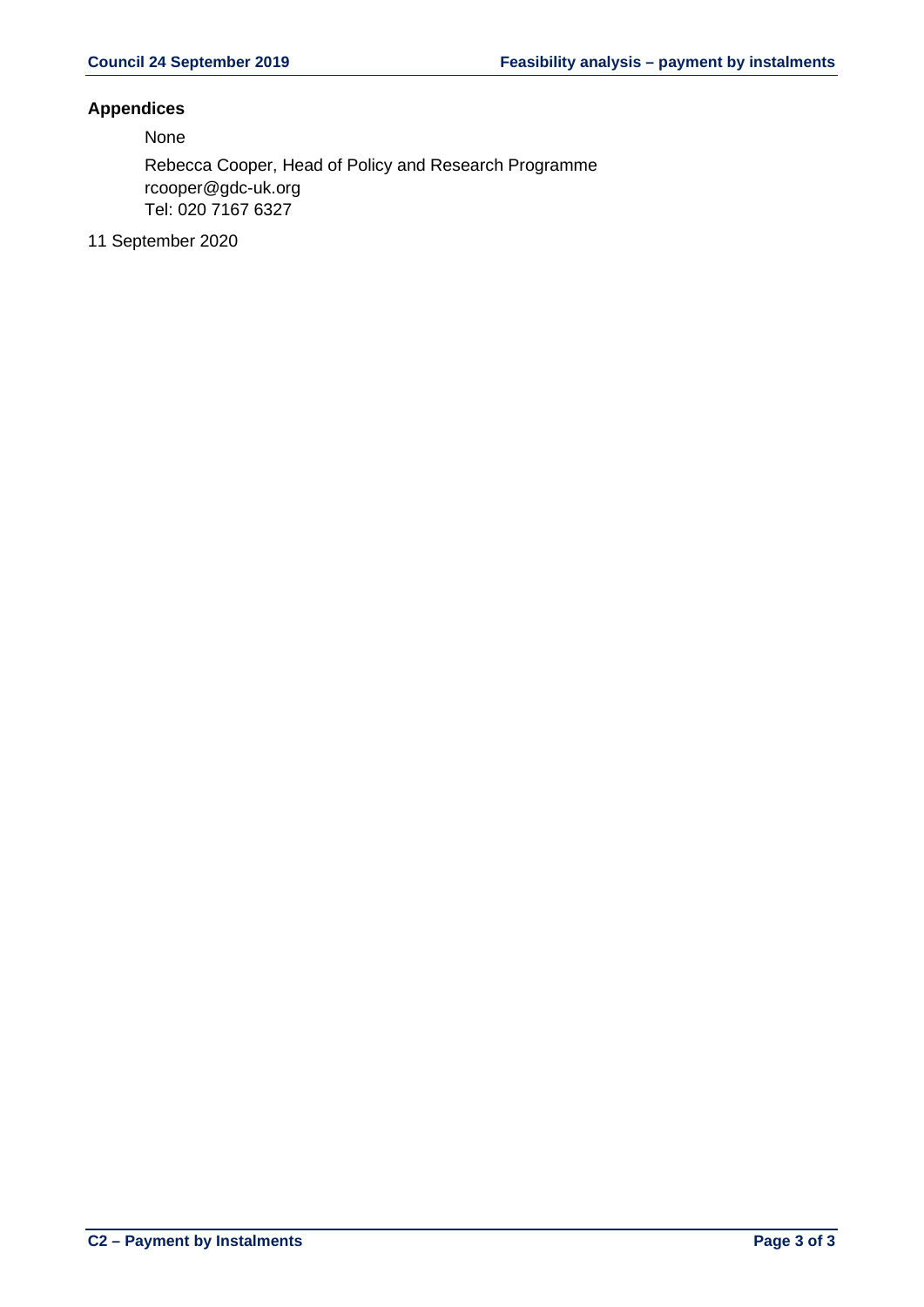# **Council Member Reappointments**

| <b>Executive Director</b> | Lisa Marie Williams, Executive Director, Legal & Governance                                                                                                                                                                                                                                                                                                              |
|---------------------------|--------------------------------------------------------------------------------------------------------------------------------------------------------------------------------------------------------------------------------------------------------------------------------------------------------------------------------------------------------------------------|
| Author(s)                 | Becci Ledwidge, Secretariat Manager<br>Katie Spears, Head of Governance                                                                                                                                                                                                                                                                                                  |
| <b>Type of business</b>   | For decision                                                                                                                                                                                                                                                                                                                                                             |
| <b>Purpose</b>            | To review and approve the process of reappointment of three Council<br>Members.                                                                                                                                                                                                                                                                                          |
| <b>Issue</b>              | Three members of Council are due to finish their current terms of office in<br>2021. All members have expressed an interest in being considered for a<br>further term of office.<br>The Council is asked to approve the proposed process for the<br>reappointment of Council Members for 2021, following recommendation<br>by the Remuneration and Nomination Committee. |
| <b>Recommendation</b>     | The Council is asked to approve the Council Member reappointment<br>process.                                                                                                                                                                                                                                                                                             |

## **1. Key considerations**

- $1.1$ Three Council Members will complete their current terms of office in 2021. These members are:
	- a. Anne Heal Council Member and Member of the Finance and Performance Committee, Remuneration and Nomination Committee and Chair's Strategy Group. Anne will have served one term of office between 1 October 2017 – 31 September 2021 (four years).
	- b. Jeyanthi John Council Member and Member of the Remuneration and Nomination Committee. Jeyanthi will have served one term of office between 1 October 2017 – 31 September 2021 (four years).
	- c. Terry Babbs Senior Independent Council Member and Chair of the Finance and Performance Committee. Terry will have served two terms of office (due to his first term being an emergency appointment); between 6 October 2016 – 30 September 2017 and 1 October 2017 – 30 September 2021 (five years).
- $1.2$ All three individuals have expressed that they would like to be considered for further term of office, subject to a satisfactory appraisal and the appropriate reappointment process.
- $1.3$ In addition to the reappointment process, the organisation will be running an appointment process for one new Council Member, and to appoint a new Chair, as individuals in those posts currently are due to demit office in September 2021.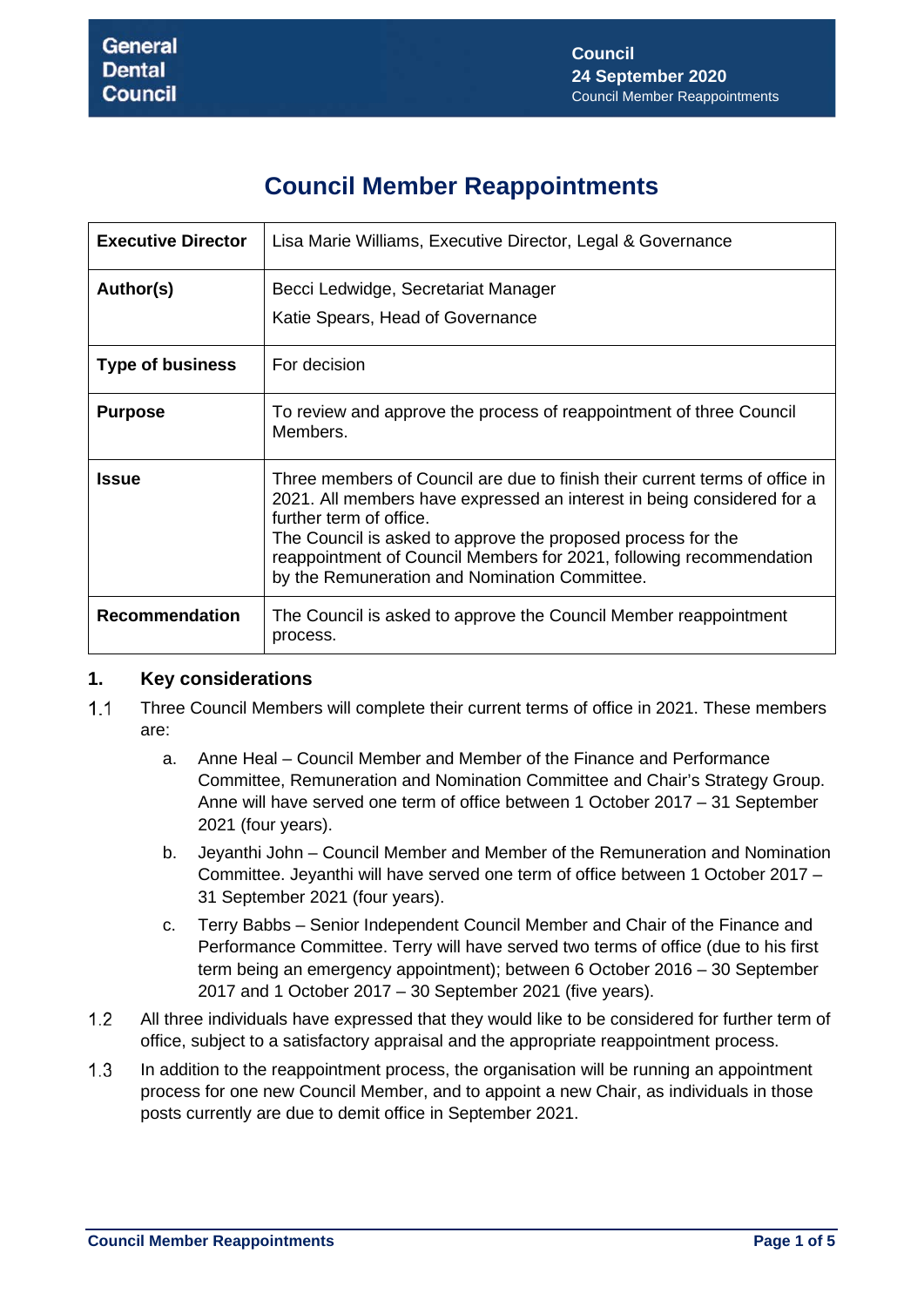- $1.4$ Council Members are able to serve up to eight years of office during any 20-year period.<sup>[1](#page-5-0)</sup> None of the Council members seeking reappointment have exceeded this limit, nor will they, should reappointments be made as a result of this process.
- $1.5$ The Remuneration and Nomination Committee is responsible for scrutinising the process for recruitment and reappointment for Council Members and providing its assurance to the Council. The Committee reviewed the process by correspondence in August and is recommending it to the Council for approval.

## **2. Overview of Council Member reappointment process**

- 2.1 The Privy Council makes reappointments to the Council and will seek the assurance of the PSA in relation to the reappointments process. The PSA has published "*Good practice in making council appointments*" (the Guidance) which includes guidance on the process.
- $2.2$ The Guidance sets out that, if there are candidates eligible for reappointment, their views on continuing in their role should be sought early enough to allow an open competition to be run, if necessary.
- $2.3$ In August 2020, the three Council Members who are due to finish their current terms of office were consulted by the Chair of Council about their intentions and each has confirmed that they would be interested in seeking reappointment to the Council.
- $2.4$ The Guidance makes it clear that reappointments cannot be automatic, but they do not require an open competition to be run if an individual's performance during their first term has been satisfactory and their skills and experience continue to meet the Council's needs. If there is more than one reappointment proposed, candidates must all be treated equally.
- $2.5$ In order to provide assurance, a number of steps have already been or will be taken, including seeking the views of Council Members, the Chief Executive and Registrar and any relevant third parties. Subject to the Council's approval of the process, appraisals will be held in October and November and a confidential report (**Appendix 1**) on each Council Member will be presented to the Council in December 2020, when the Council will be asked to take a decision regarding recommendation for reappointment. This report will also include assurance that the skills and experience of the Council Members being recommended for reappointment, as assessed as part of the skills audit conducted earlier this year, continues to meet the requirements of the Council and the Committee on which the Members sit.
- $2.6$ The reappointments process has not been changed from the exercise that was conducted in 2019-2020 which was recommended by the, then, Remuneration Committee in September 2019 and approved by the Council in December 2019. The PSA confirmed that it had confidence in this reappointments process and the Privy Council made the recommended reappointments.
- $2.7$ A detailed timeframe of the work involved in this process is set out at **Appendix 2.**

### **3. Legal, policy and national considerations**

 $3.1$ In accordance with the GDC's legislative framework, the Privy Council makes appointments to the General Dental Council. The framework sets out the number of Council members (12), and the criteria which must be satisfied in making appointments, including having at least one Council member from all four nations of the UK and the requirement for both lay and registrant members. The legislation also puts a limit on the length of term of office for Council members.

<span id="page-5-0"></span><sup>1</sup> Section 3(2) of the GDC Constitution Order 2009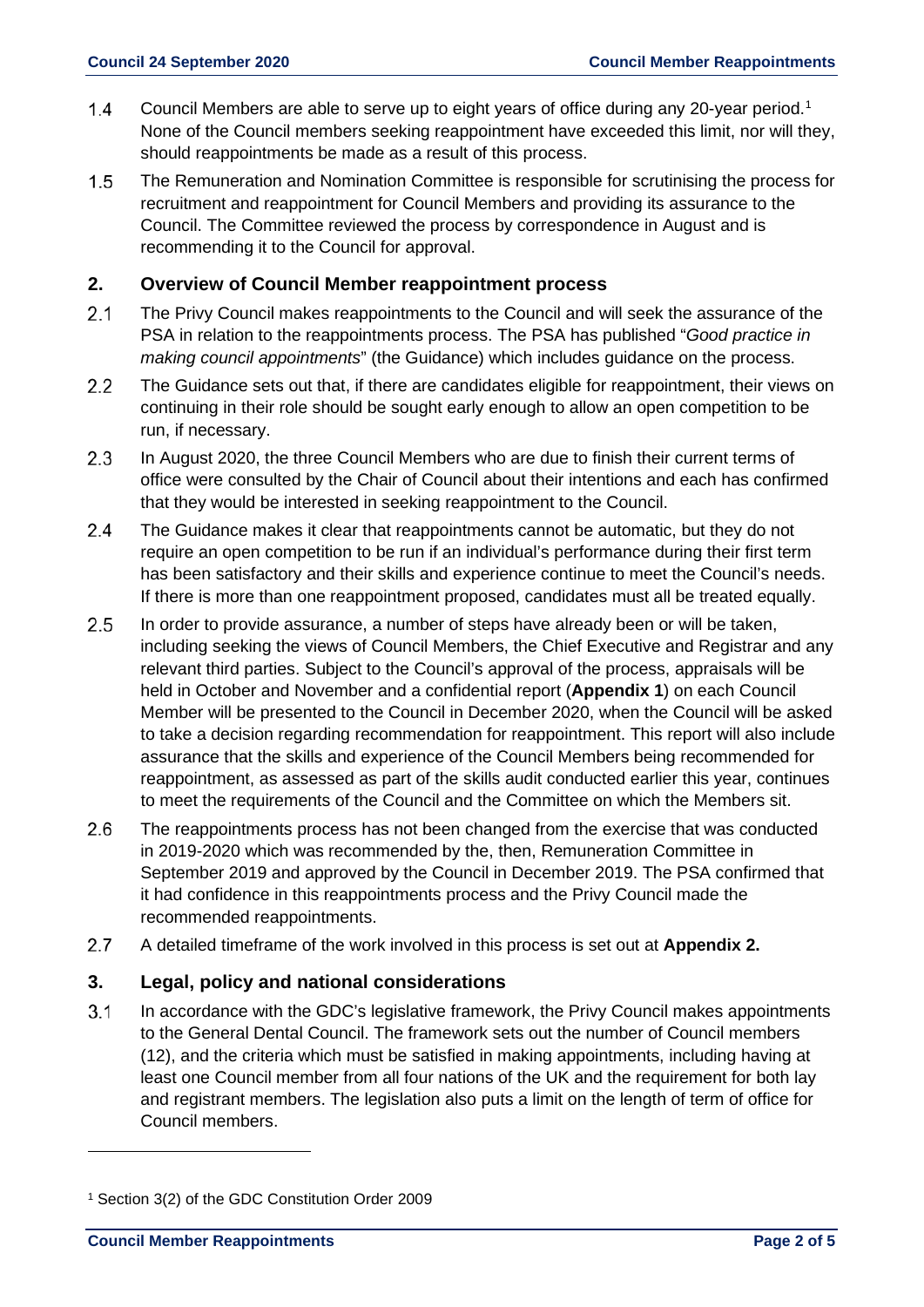$3.2$ The GDC is responsible for managing the process of reappointment, and for providing the names of suggested appointees to the Privy Council. In accordance with section 25C of the Health and Social Care Act (2012), the Professional Standards Authority (PSA) provides assurance to the Privy Council in relation to the robustness of the process for suggested appointments used by all of the healthcare regulators, including the GDC.

## **4. Risk considerations**

 $4.1$ There is a risk that, following reappointments being recommended by the Council, the Privy Council do not reappoint the members, or the PSA do not find confidence in our process. This is not considered to be a material risk as the process has been designed to follow the PSA guidance on appointments and reappointments. The process has been planned to allow for enough time for additional vacancies to be incorporated into the Council Member recruitment process to be run in 2021 should it be necessary.

### **5. Resource considerations and CCP**

 $5.1$ The resource implication has been considered and the work will be completed as part of business as usual.

### **6. Development, consultation and decision trail**

- $6.1$ The Remuneration Committee reviewed and recommended the existing reappointments process in September 2019 and this was approved by the Council in December 2019. No changes were proposed to the Remuneration and Nomination Committee as that process ran smoothly and the PSA confirmed that it had confidence in the GDC's processes and, accordingly, reappointments were made to the Council.
- $6.2$ Following the review by the Committee in August 2020, it found that it was content with the process and is recommending it for approval by the Council.
- 6.3 The Remuneration and Nomination Committee will receive updates with regards to the progress of the reappointments throughout the process.

### **Appendices**

- a. Appendix 1 Summary of information for confidential report
- b. Appendix 2 Schedule for reappointment

Becci Ledwidge, Secretariat Manager R.Ledwidge@gdc-uk.org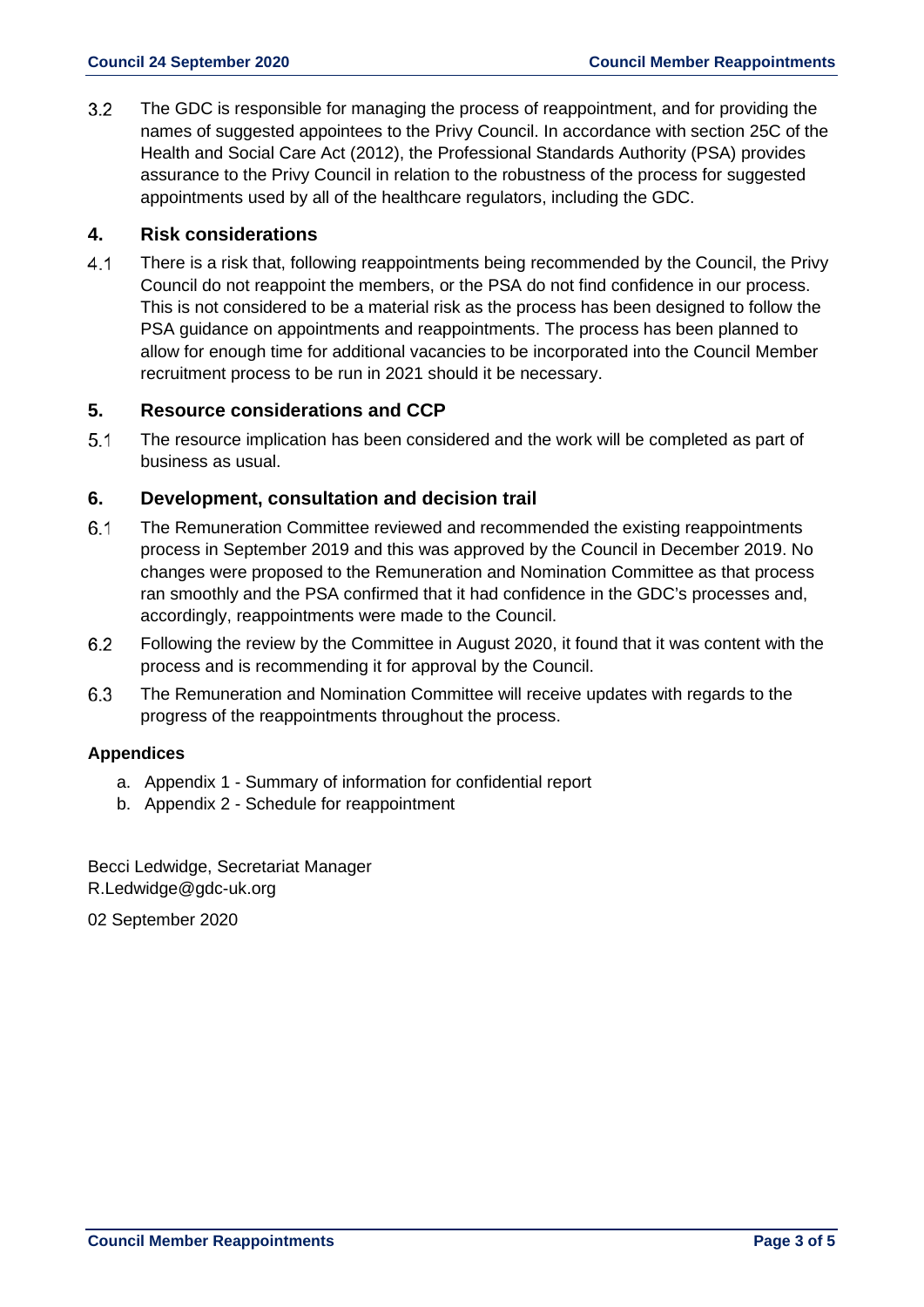### **Appendix 1**

### **Summary of information for Confidential Report**

### From the Governance team:

- Details of the Member's attendance at Council and Committee meetings and whether or not any attendance requirements have been met;
- Details of any complaints made against the Council Member;
- Details of any conflicts of interest that have arisen and how they have been handled;
- Confirmation that all legislative provisions have been complied with and that none of the disqualification criteria apply.

Assurance of skills and experience aligns with the objectives of the Council and Committees on which the members sit

### From the Chair of Council:

- Confirmation that the Council Member wishes to be reappointed and can give time to the role;
- A review of the competencies used when the Council Member was appointed;
- An assessment as to whether the Council Member continues to meet the competencies and is performing at the required level. This assessment would take account of information from the Council Member's previous appraisals and the appraisal in November 2020;
- The outcome of the skills audit and an assessment of whether the Council Member will be able to meet the anticipated future needs of the Council;
- For registrant members only whether any Fitness to Practise concerns have been raised;
- An overview of feedback from other Council Members, third parties and the Chief Executive and Registrar;
- An overall conclusion as to whether or not the Council Member should be recommended for reappointment.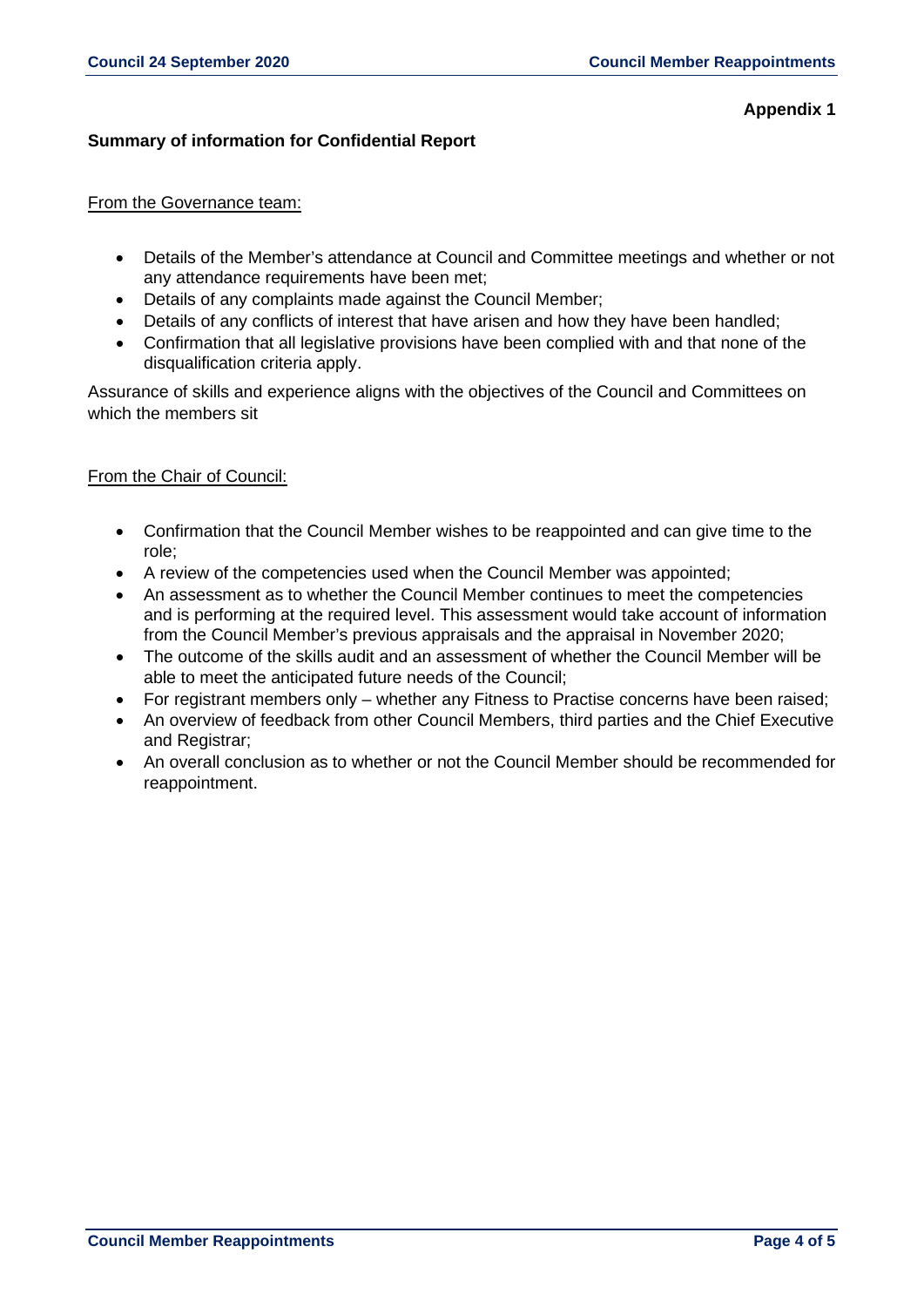## **Appendix 2**

## **Schedule for Reappointment**

| <b>Stage</b>                                                                       | Lead                                                                | <b>Date</b>             |
|------------------------------------------------------------------------------------|---------------------------------------------------------------------|-------------------------|
| Discuss reappointment with<br>candidate                                            | Chair of Council                                                    | August 2020             |
| Seek views of candidates<br>from Council, Chief<br>Executive and third parties     | <b>Chair of Council with</b><br>support from Secretariat<br>Manager | August 2020             |
| Appraisal of candidates                                                            | <b>Chair of Council</b>                                             | October - November 2020 |
| Preparation of confidential<br>report                                              | <b>Chair of Council with</b><br>support from Secretariat<br>Manager | December 2020           |
| Council to take a decision<br>regarding recommendation<br>for reappointment        | <b>Chair of Council</b>                                             | December 2020           |
| Submit Notice of<br>Reappointment<br>Recommendation to PSA<br>[Three weeks needed] | Secretariat Manager                                                 | December 2020           |
| Privy Council to consider<br>and make the<br>reappointment<br>[Two weeks needed]   | Secretariat Manager                                                 | January 2021            |
| Notify candidates, Council<br>and organisation of results                          | <b>Chair of Council</b>                                             | January 2021            |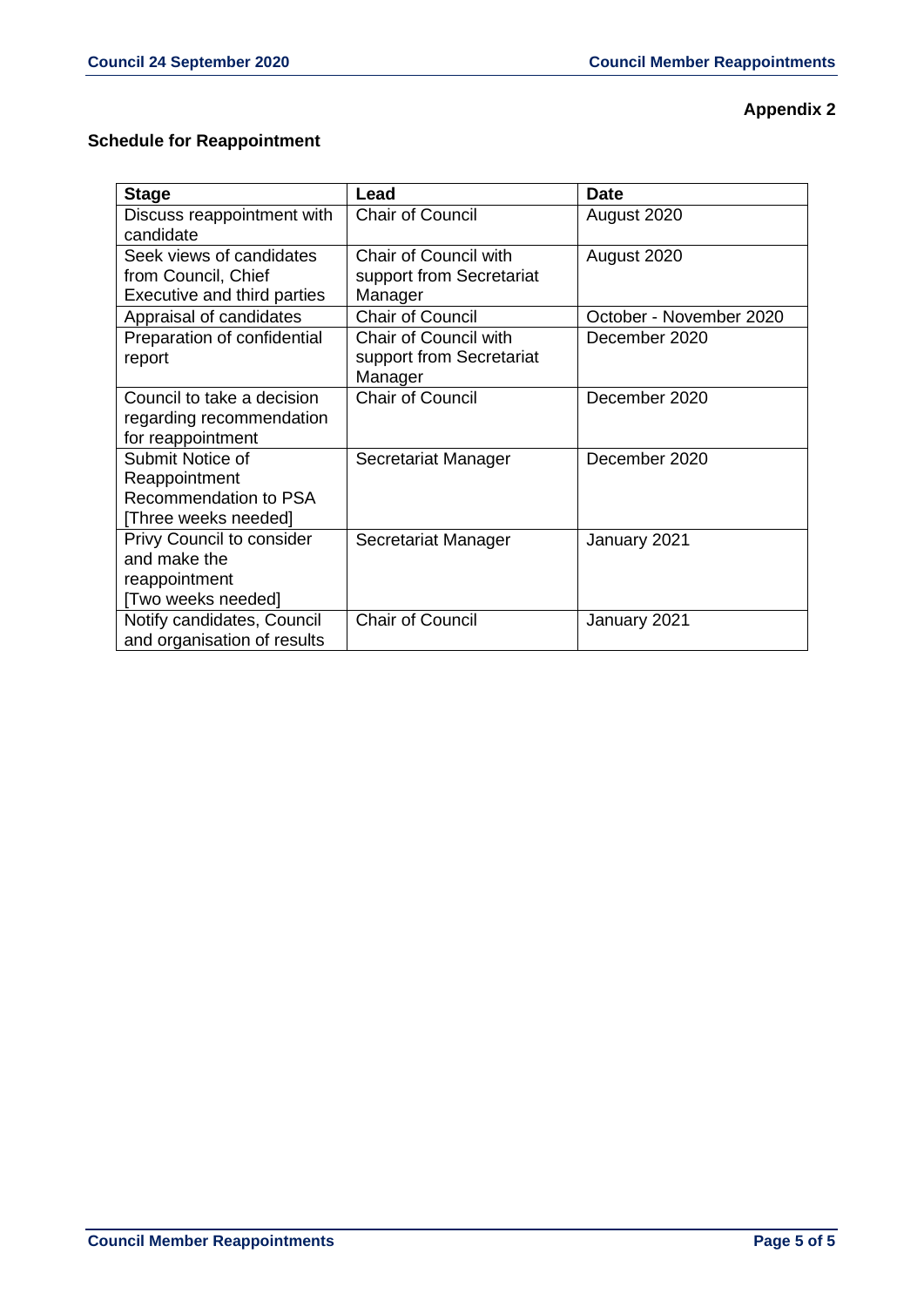# **Appraisal Process for Council Members**

| <b>Executive Director</b> | Sarah Keyes. Executive Director, Organisational Development.                 |
|---------------------------|------------------------------------------------------------------------------|
| Author(s)                 | Lucy Chatwin, Head of People Services                                        |
| <b>Type of business</b>   | For decision                                                                 |
| <b>Issue</b>              | This paper sets out the proposed appraisal process for Council members       |
| <b>Recommendation</b>     | The Council is asked to approve the appraisal process for Council<br>members |

## **1. Introduction and Background**

- $1.1$ Following the Council and Committee effectiveness review 2019 undertaken by Deloitte, the People Services team undertook to review the current Council appraisal process.
- $1.2$ It is proposed that the process is streamlined, with a clearer focus on self-reflection and targeted feedback to identify areas which can be developed and strengthened over the coming year to ensure that Council continues to operate effectively.
- $1.3$ The process was discussed at the Remuneration and Nomination Committee on 21 July 2020 and, subject to some minor amendments, was recommended for approval by the Council.
- $1.4$ The Council is asked to approve the new appraisal process for Council Members.

## **2. The process**

- $21$ The current appraisal process is based on individual performance in the role, rather than focussing on the performance of the Council as a whole. The process consists of three parts:
	- **Self-reflection** a form is completed by the Council member being appraised.
	- **Feedback from others** this currently includes:
		- o The Chair of one Committee upon which they sit
		- o One other Council member, who is not a Committee Chair
		- o The Chief Executive, who provides feedback on all Committee Chairs
		- o The Lead Executive Director for the Committee to which they are attached to provide feedback for Committee members
		- o EMT which, as a collective, will provide feedback for each Council Member
	- **A conversation** with the appraiser.
- $2.2$ It is still proposed that the appraisal process will follow the above principles and be in three parts however the main change is to streamline the process where possible.
- $2.3$ The self-reflection process will be completed by the Council member being appraised and documented on the appraisal form **(Appendix A).**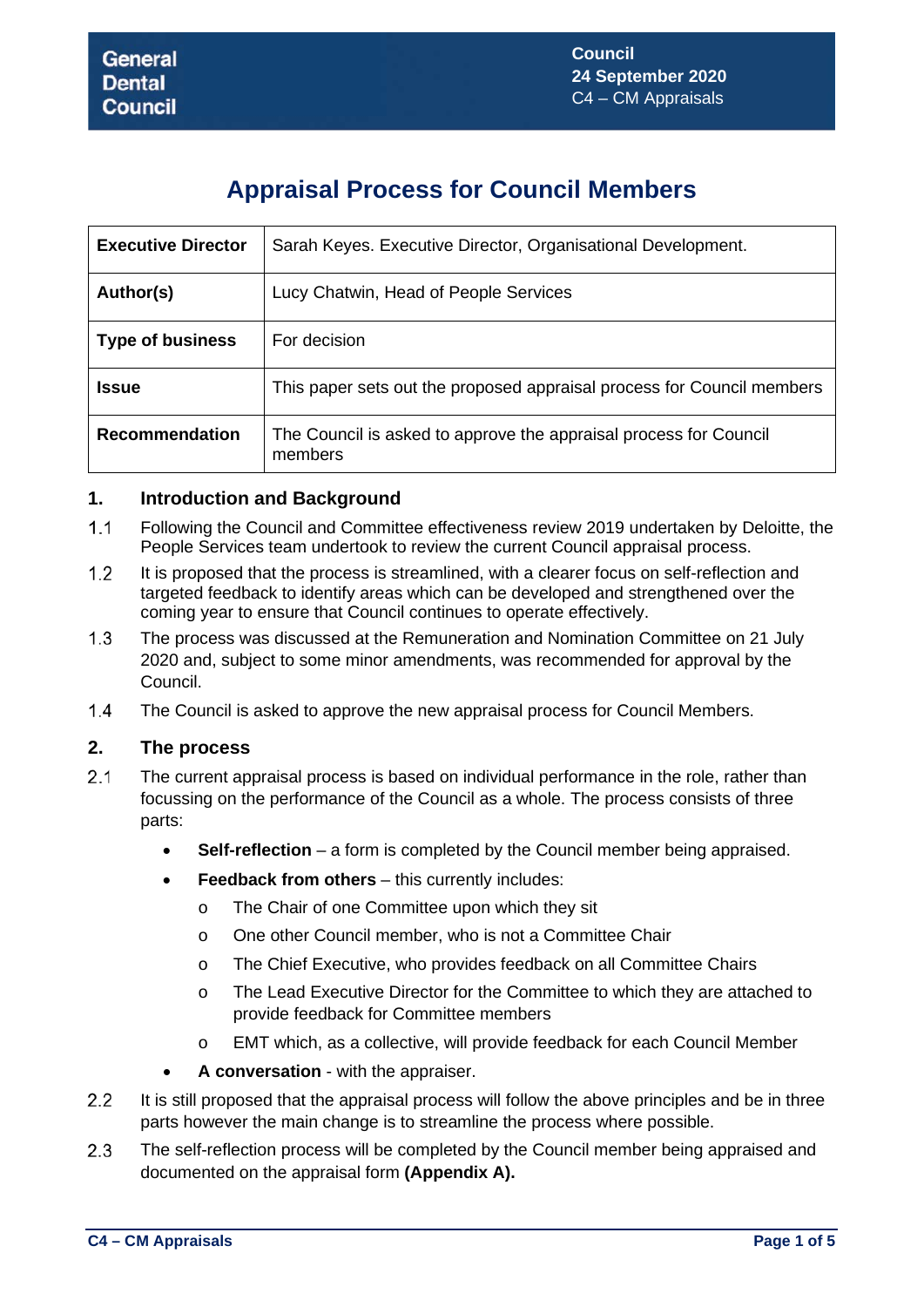- $2.4$ One of the main changes is that the form has been simplified to support the conversation to cover four key areas:
	- **Contribution** this allows the member to undertake self-reflection on what they have achieved, their successes and how their relationships with others positively impact on the effective running of the Council.
	- **Leadership, Values, Equality and Diversity** this gives the opportunity to consider how the member has demonstrated leadership behaviours, GDC values, EDI and how they have recognised the principles of public life.
	- **Learning and Development** this allows the conversation to focus on what skills and competence they have required over the past 12 months together with a future look at what development they feel they need, how well they understand the role of the Council and Executive together with future aspirations.
	- **Feedback from the Appraiser** this provides the appraiser the opportunity to summarise the conversation.
- 2.5 In order to streamline the process further, it is proposed that the Governance team will request feedback as follows:
	- For Committee Chairs, feedback will be sought from:
		- o the Chief Executive
		- $\circ$  the Lead Executive Director for the Committee to which they are attached –
	- For Council Members, feedback will be sought from:
		- o the Chair of one Committee upon which they sit  *as decided by the Lead Executive Director for the Committee*
		- o the Lead Executive Director for the Committee to which they are attached to provide feedback on behalf of Committee members
- $2.6$ Whilst this removes the formal step of peer feedback, Council members may wish to have informal conversations with their peers. Any insights received can be brought to the appraisal conversation. Council Members have the option of sending their feedback directly to the Governance team, should they wish to provide specific feedback on their Committee colleagues. The Chief Executive will be able to raise issues relating to Council members to the Chair of Council verbally or in writing, if necessary, but will not normally provide individual feedback.
- $2.7$ As with the current process, the appraisal conversation will take place with the Chair of the Council.
- 2.8 The Governance team will organise a suitable date and time for the appraisal conversation to take place and will send the Council member the appraisal form **(Appendix 1)** to return at least two weeks prior to the appraisal conversation, for review by the appraiser.
- 2.9 The Governance team will request feedback, as detailed in section 2.5, and this will be given to the appraiser in advance of the conversation. The Renumeration and Nomination Committee considered how best to approach the quality conversation and recommended the use of the following questions as used in the current process:
	- What strengths has the member used this year?
	- What strengths might have been overplayed and what was the impact this had on their role and/or in their Council and Committee work?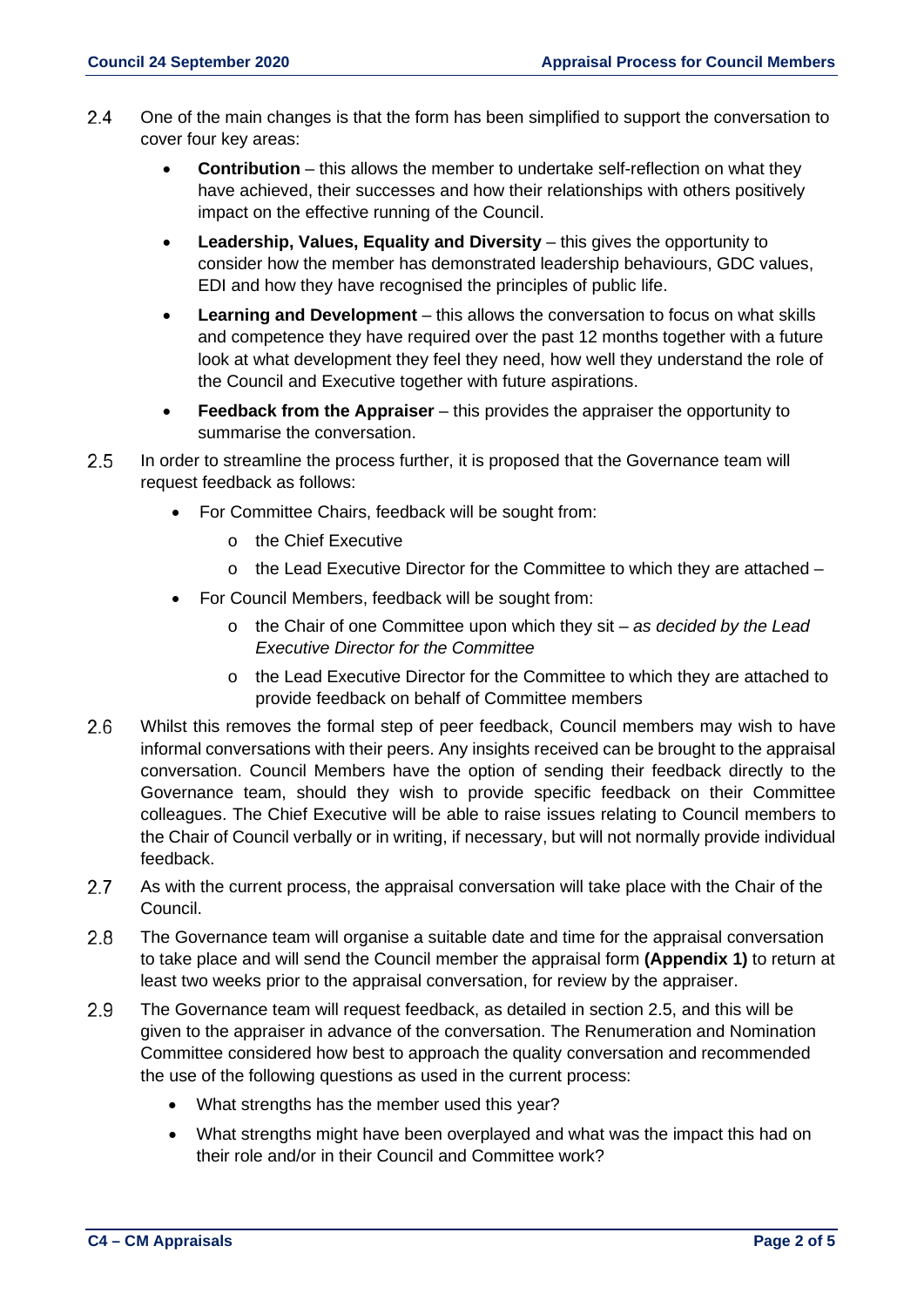- What areas of development do you feel the member needs to work on over the next 12 months?
- What skills gap do you think the member needs support to address over the next 12 months?
- 2.10 Once the appraisal conversation has taken place, the form should be returned to the Governance team for retention on the electronic personal file.

## **3. Equality, diversity and privacy considerations**

- $3.1$ The appraisal process has not significantly changed and does not negatively impact on people with particular protected characteristics. It can be made available in a larger or different format should this be required.
- $3.2$ Council members are asked to comment on how they have shown a commitment to equality, diversity and inclusion. It is envisaged that this will form an integral part of the appraisal conversation.

### **4. Development, consultation and decision trail**

- $4.1$ Appraisal processes upon which this process has been based were approved by Remuneration Committee in September 2019 and the Council in December 2019 and involved discussions with key stakeholders. The Remuneration and Nomination Committee reviewed and recommended this streamlined process at its meeting in July 2020.
- 4.2 The Executive Director, Organisational Development has consulted with the Chair of Council regarding the appraisal process. There is agreement that that the process should be simplified and streamlined. The process being presented within this paper does this by
	- a. having more emphasis on a quality conversation,
	- b. shortening the form
	- c. and simplifying the feedback mechanism
- 4.3 Following correspondence with the Chair of the Remuneration and Nomination Committee, a sample of Council members were also contacted and were requested to provide their feedback on the appraisal process.

### **5. Resource considerations and CCP**

 $5.1$ The Governance team will co-ordinate the process as it has done in the past. No further resource will be necessary.

### **6. Monitoring and review**

 $6.1$ The appraisal process will be reviewed annually by the Remuneration and Nomination Committee and feedback will be sought from Council members as part of this review.

## **7. Next steps and communications**

 $7.1$ The Governance team will manage the appraisal process for Council Members. They will organise suitable times for the appraisal conversations to take place, send the appraisal form to Council members to complete in advance of the conversation and ensure the Chair of the Council has the relevant feedback.

### **8. Appendices**

a. Appraisal form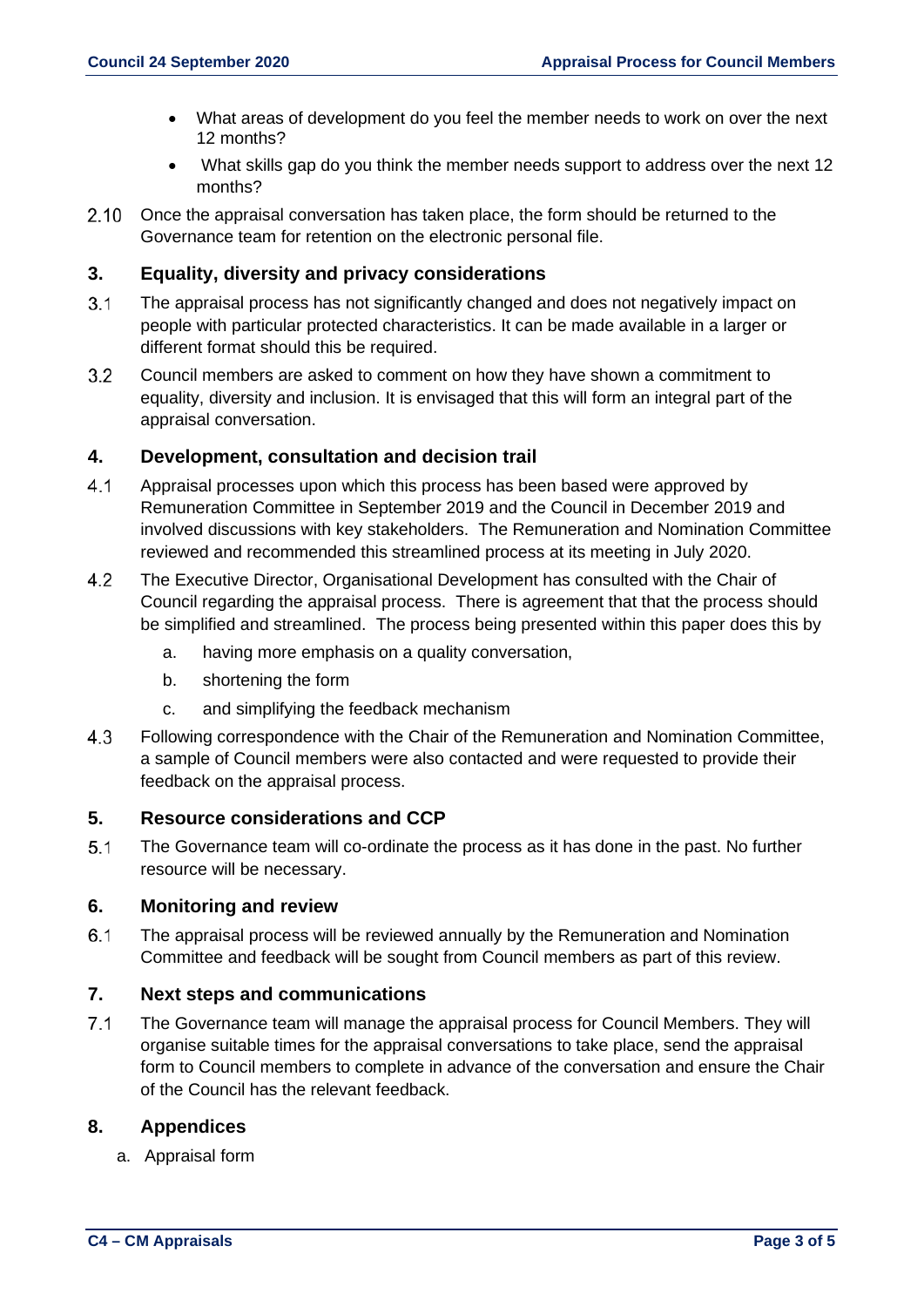Lucy Chatwin, Head of People Services lchatwin@gdc-uk.org Tel: 0121 752 0095

12 August 2020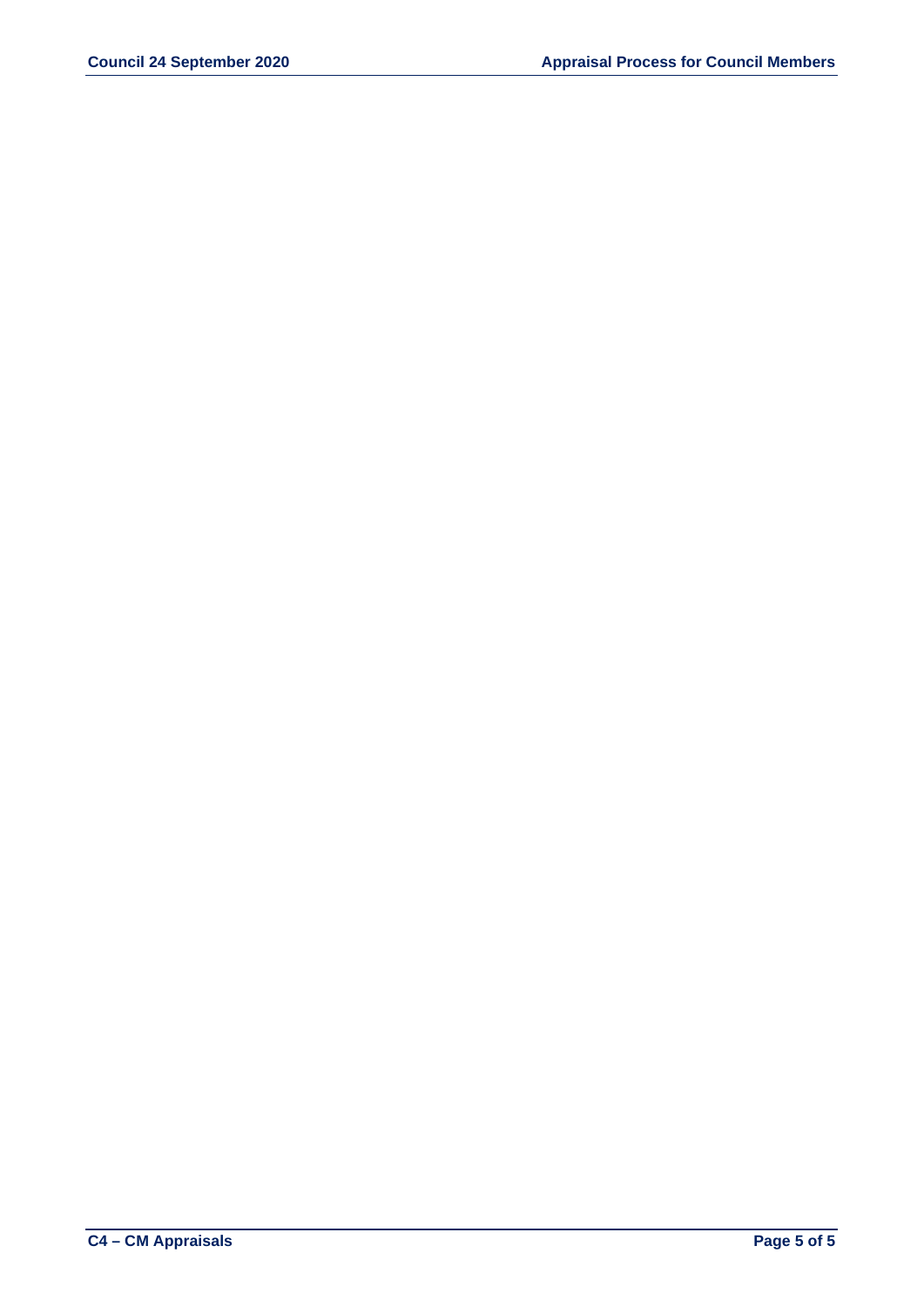# **Appendix A: Council Member Appraisal Form**

This form is to be completed by the Council member in advance of the appraisal meeting with the Chair and returned, by an agreed date to the Secretariat. The Governance team will ensure a pack is created for the Chair to enable them to prepare for the meeting.

| Name:                                                                                                                                                                                                                                                                                                                                                                                                                                                                                                                                                                                                                                                                  | Date of appraisal discussion: |
|------------------------------------------------------------------------------------------------------------------------------------------------------------------------------------------------------------------------------------------------------------------------------------------------------------------------------------------------------------------------------------------------------------------------------------------------------------------------------------------------------------------------------------------------------------------------------------------------------------------------------------------------------------------------|-------------------------------|
| <b>Contribution</b><br>How have you made a meaningful contribution in your role as<br>Committee Chair and/or Council Member?<br>How well do you think you have understood the issues facing the<br>GDC over the last year?<br>What successes and challenges have you faced?<br>$\bullet$<br>Describe your relationships with your Council/Committee<br>colleagues, the Executive and other stakeholders. In what ways<br>do these relationships contribute to the effective running of the<br>Council?                                                                                                                                                                 |                               |
| Leadership, Values, Equality and Diversity<br>Describe how you have demonstrated the Council's leadership<br>behaviours in your role:<br>Demonstrating trust and respect;<br>$\circ$<br>Promoting collaboration;<br>$\circ$<br>Raising performance;<br>$\circ$<br>Clarifying the vision;<br>$\circ$<br>Positive leadership.<br>$\circ$<br>How have you upheld the recognised principles of public life?<br>How have you been a positive ambassador for the GDC?<br>How have you shown a commitment to equality, diversity and<br>inclusion?<br>How well do you feel you have demonstrated the GDC values<br>Fairness; Transparency; Responsiveness; Respect<br>$\circ$ |                               |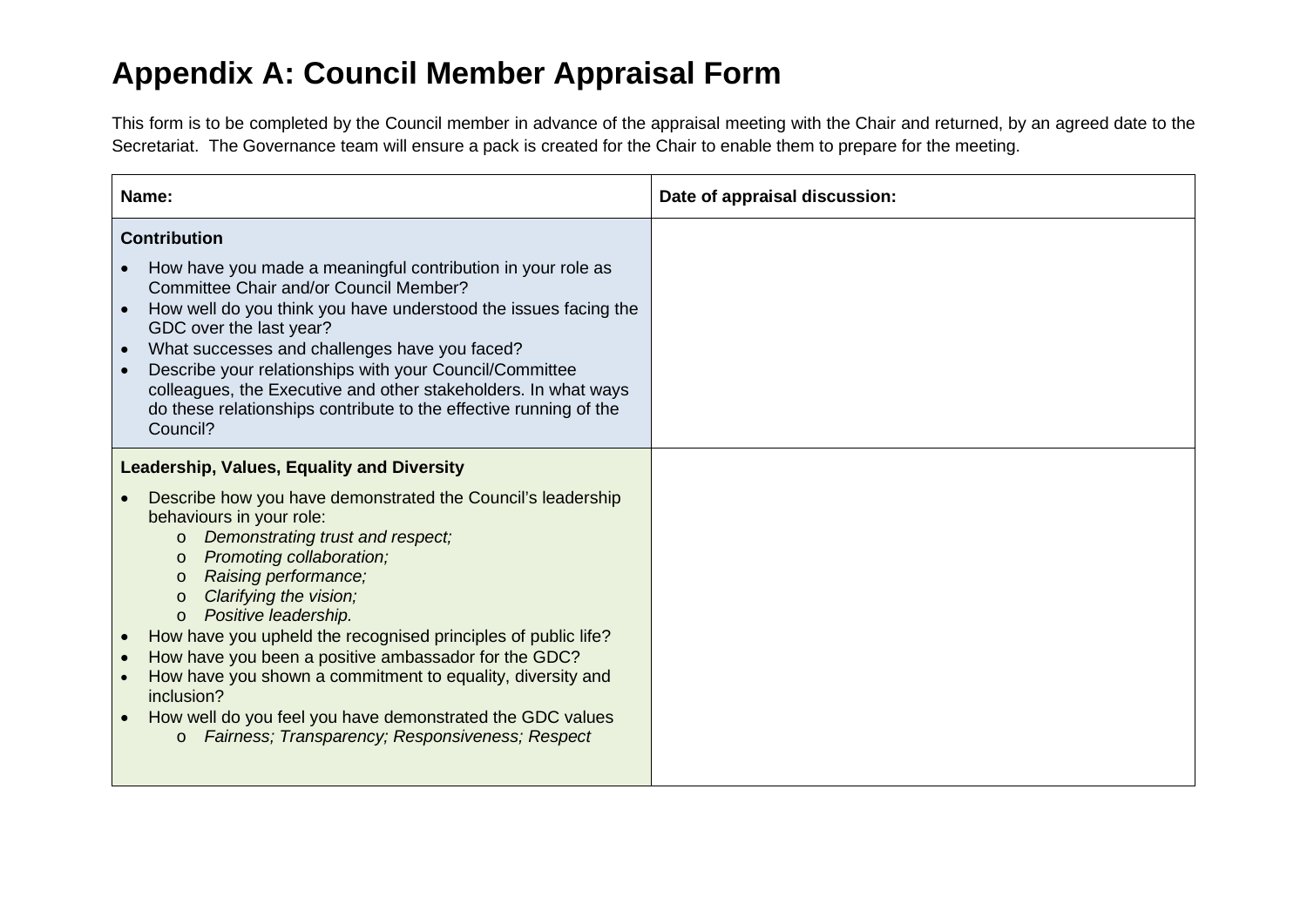# **Appendix A: Council Member Appraisal Form**

| <b>Learning and Development</b>                                                                                                                                                                                                                                                                                                                                                                                                                                                                                                                                                        |  |
|----------------------------------------------------------------------------------------------------------------------------------------------------------------------------------------------------------------------------------------------------------------------------------------------------------------------------------------------------------------------------------------------------------------------------------------------------------------------------------------------------------------------------------------------------------------------------------------|--|
| What new skills, knowledge, or competence did you acquire<br>$\bullet$<br>during 2020?<br>What might you do differently moving forward?<br>$\bullet$<br>What development do you feel you need?<br>$\bullet$<br>What further development do you think the Council needs as a<br>$\bullet$<br>collective?<br>How well do you feel you understand the role of the Council,<br>$\bullet$<br>CEO, AO and the Executive?<br>Which of the leadership areas do you consider you need to focus<br>$\bullet$<br>more on going forward?<br>Do you have an aspiration to sit on another committee? |  |
| <b>Feedback from Appraiser</b>                                                                                                                                                                                                                                                                                                                                                                                                                                                                                                                                                         |  |

| <b>Signed Appraisee:</b> | Date: |
|--------------------------|-------|
| <b>Signed Apraiser</b>   | Date: |
|                          |       |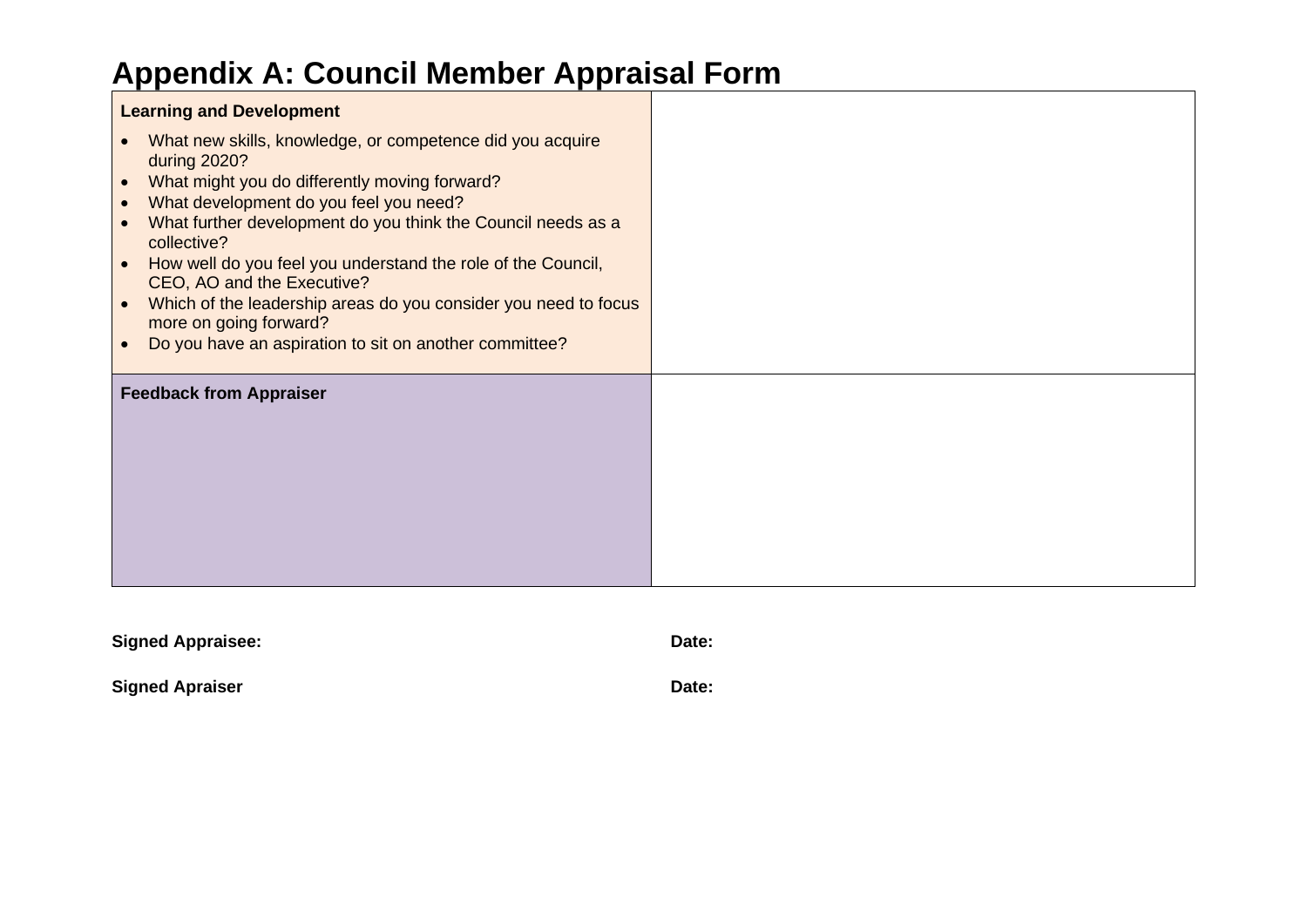# **Council Member Remuneration**

| <b>Executive Director</b> | Sarah Keyes, Executive Director, Organisational Development                                                                                              |
|---------------------------|----------------------------------------------------------------------------------------------------------------------------------------------------------|
| Author(s)                 | Sarah Keyes, Executive Director, Organisational Development                                                                                              |
| <b>Type of business</b>   | For decision                                                                                                                                             |
| <b>Issue</b>              | <b>Council Member Remuneration</b>                                                                                                                       |
| <b>Recommendation</b>     | The Council is asked to approve the Remuneration and Nomination<br>Committee's recommendation that there is no change to Council Member<br>Remuneration. |

## **1. Key considerations**

- $1.1$ The Remuneration and Nomination Committee considered the levels of remuneration for the Chair of Council, Council Members, and Committee Chairs on 21 March 2019. At that time, following comprehensive benchmarking, a recommendation for no change was made.
- $1.2$ Whilst remuneration rates have been regularly reviewed, they have not changed for Council Members for approximately seven years.
- $1.3$ The most recent round of Council Member recruitment has concluded with the appointment to all three vacant positions with strong candidates from a large field. Whilst there is learning from the process, remuneration has not been flagged as a key barrier.
- $1.4$ The GMC are currently advertising for Council Members and the rate of remuneration remains unchanged from the position that was reported to the Committee in 2019.
- $1.5$ Pay increases for staff are currently frozen considering the current climate. EMT made an early decision that to award pay increases would be inappropriate during the pandemic period and taking account of the position of the industry that we regulate. The Remuneration and Nomination Committee have agreed a similar position for Executive and Chief Executive pay.
- $1.6$ It is within this context that the Remuneration and Nomination Committee recommend to the Council to retain Council Member allowances as they currently stand with the commitment to review in 18 months' time following the appointment of a new Chair.

## **2. Legal, policy and national considerations**

 $2.1$ There are no legal considerations, policy changes or national issues that need to be considered

## **3. Equality, diversity and privacy considerations**

 $3.1$ Not applicable.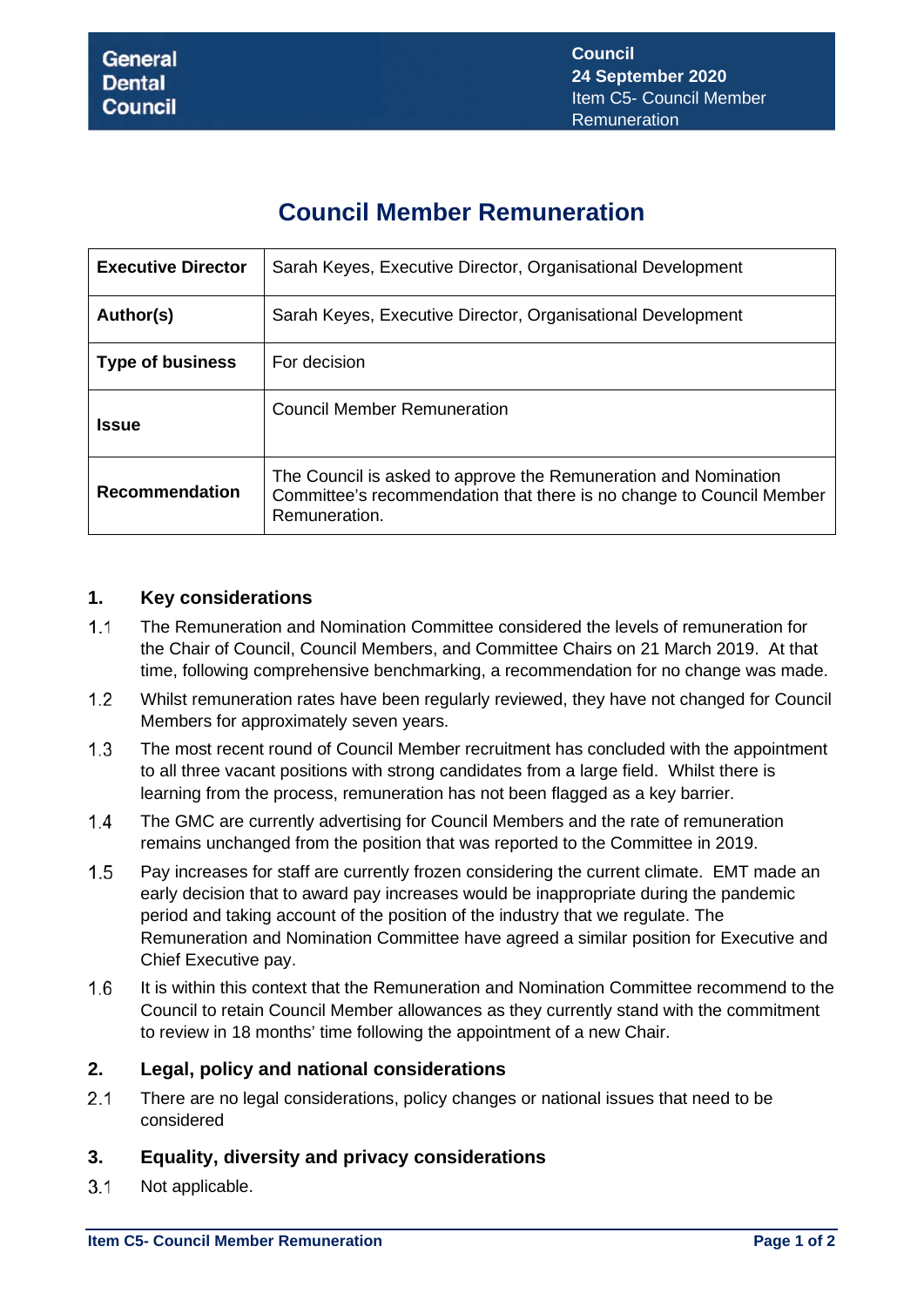### **4. Risk considerations**

 $4.1$ Remuneration may be a barrier to attracting certain future Council candidates but, as set out above, is not considered to be the case at present.

## **5. Resource considerations and CCP**

 $5.1$ There are no current issues; any future resource changes would be considered in future iterations of the CCP planning

### **6. Monitoring and review**

 $6.1$ It is proposed that this approach is reviewed by the Remuneration and Nomination Committee in January 2022.

### **7. Development, consultation, and decision trail**

 $7.1$ The issue was last considered by the Committee in July 2020 where it was agreed a fuller review would be conducted as part of the Board Effectiveness Review recommendations.

### **8. Next steps and communications**

 $8.1$ If the recommendation is agreed this will be noted in the Annual Report.

### **Appendices**

None

Sarah Keyes, Executive Director, Organisational Development skeyes@gdc-uk.org Tel: 020 7167 6282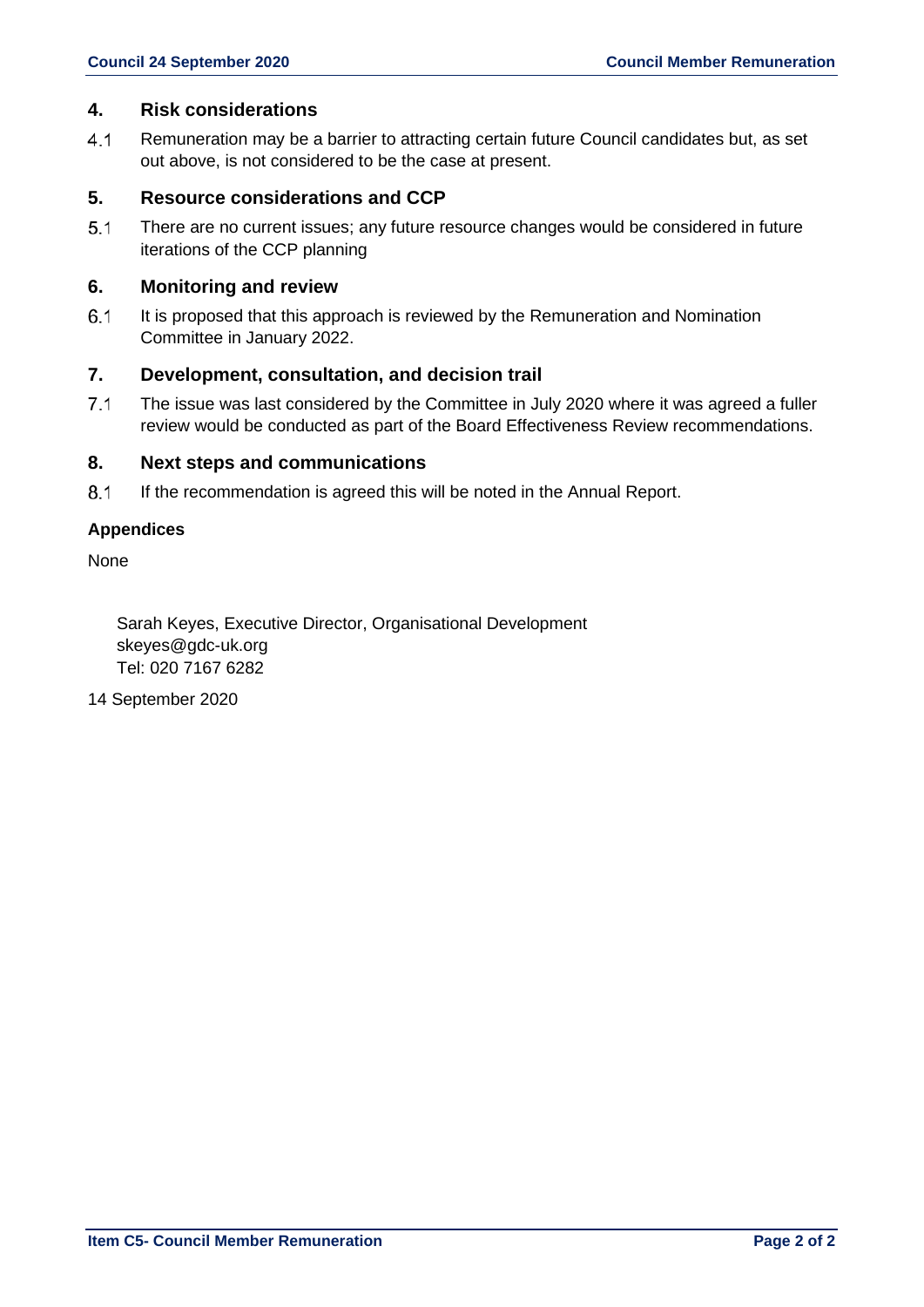# **Committee Appointments**

| <b>Executive Director</b> | Lisa Marie Williams, Executive Director, Legal and Governance                                                                                                                                                                              |
|---------------------------|--------------------------------------------------------------------------------------------------------------------------------------------------------------------------------------------------------------------------------------------|
| Author(s)                 | William Moyes, Chair of Council                                                                                                                                                                                                            |
|                           | Katie Spears, Head of Governance                                                                                                                                                                                                           |
|                           | Polly Button, Governance Manager                                                                                                                                                                                                           |
| <b>Type of business</b>   | For decision                                                                                                                                                                                                                               |
| Issue                     | To review the membership of the GDC's non-statutory Committees and<br>the Chair's Strategy Group.                                                                                                                                          |
| <b>Recommendation</b>     | The Council is asked to <b>approve</b> the appointments to the Finance and<br>Performance Committee, Renumeration and Nomination Committee and<br>the Chair's Strategy Group effective from 1 October 2020 for the period<br>of two years. |

## **1. Key considerations**

- The General Dental Council (GDC) Standing Orders and Resolution for the Non-statutory Committees of Council 2020 provide that the Council should appoint Council Members and Chairs to the non-statutory Committees and Working Groups of the GDC.
- On 30 September 2020, three Council members are due to demit office:
	- a. Geraldine Campbell (lay member from Northern Ireland), Chair of the Remuneration and Nomination Committee;
	- b. Kirstie Moons (registrant member from Wales), member of the Finance and Performance Committee; and
	- c. Margaret Kellett (registrant member from England), member of the Finance and Performance Committee and member of the Chair's Strategy Group.
- In August 2020, following a recruitment process approved by the Council, the Privy Council appointed three new Council members to take office on 1 October 2020:
	- a. Donald Burden, registrant member from Northern Ireland;
	- b. Mike Lewis, registrant member from Wales; and
	- c. Laura Simons, lay member from England.
- In light of the changes to the composition of the Council, a review of the membership of the GDC's non-statutory committees is necessary. The Council is asked to **approve** the proposed membership and Chairs of the non-statutory Committees and the Chair's Strategy Group as set out in **Appendix 1.**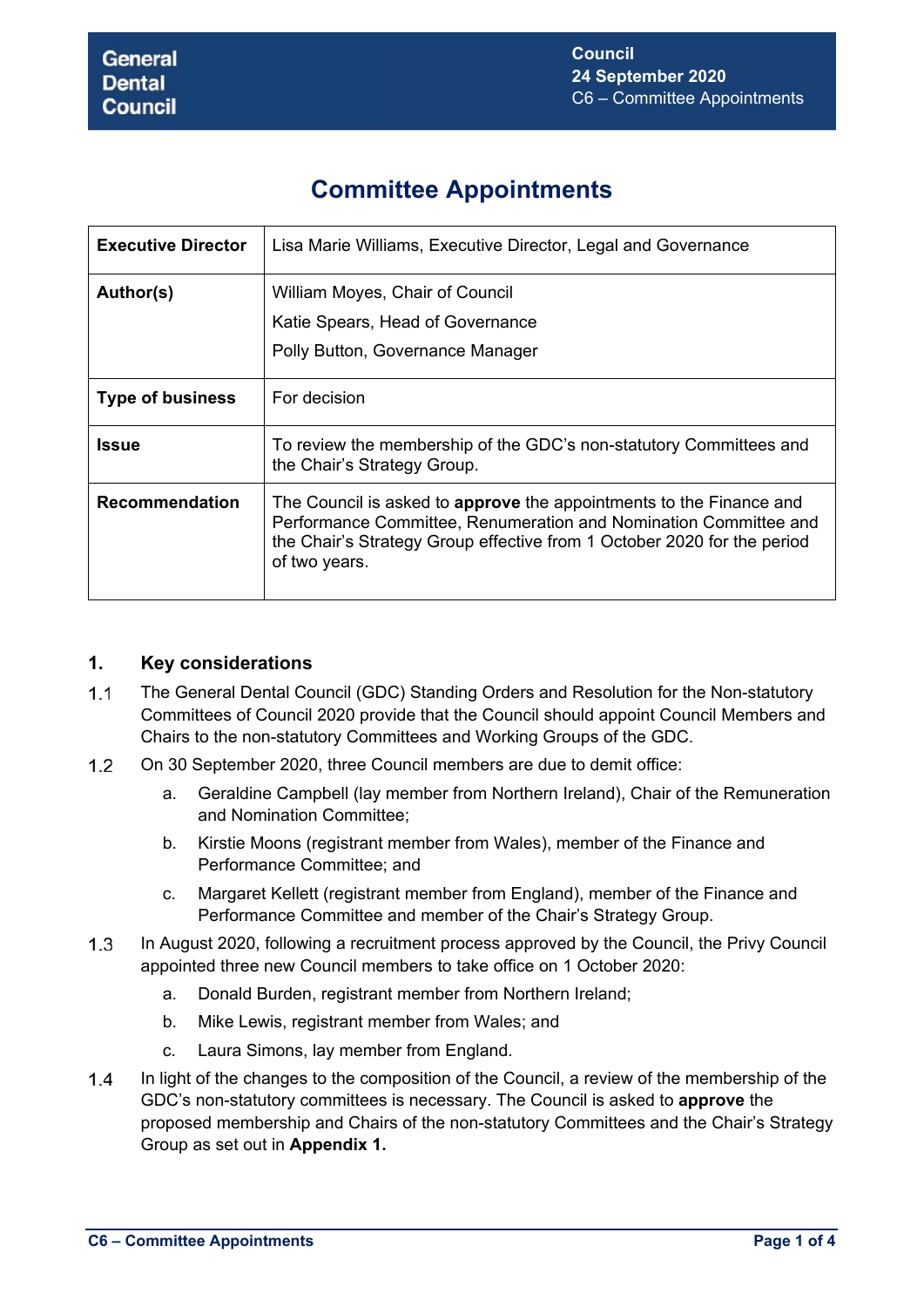### **2. Membership of Committees**

- 2.1 The current Committees and Working Group of the Council are:
	- a. The Audit and Risk Committee (ARC)
	- b. The Finance and Performance Committee (FPC)
	- c. The Remuneration and Nomination Committee (RemNom) and
	- d. The Chair's Strategy Group (CSG).
- 2.2 The composition of ARC, FPC and RemNom must be a Chair and at least two members of the Council (of whom at least one must be a registrant member and one must be a lay member). The CSG is chaired by the Chair of Council and its minimum membership should include two registrant and two lay members of the Council. The ARC and RemNom also currently have an external member. The Standing Orders require the Chair of Council to make public proposals for the appointment of Council Members to the Committees of Council and to the role of Committee Chairs.

### **3. Audit and Risk Committee**

 There are currently no recommended changes to the composition of the ARC. This has been discussed and agreed with the Chair of the ARC. However, it should be noted that the GDC will be seeking a new independent member of ARC in 2021, when the current individual who holds that post's term ends. The details of the proposed ARC membership are outlined in **Appendix 1**.

### **4. Remuneration and Nomination Committee**

- The current Remuneration and Nomination Committee Chair, Geraldine Campbell (lay member), is demitting office on 30 September 2020, leaving the chair position vacant.
- Anne Heal has been a lay member of RemNom and FPC since October 2017. In addition to being highly experienced Committee member, Anne has substantial Board and chairing experience in her roles outside of the GDC. Anne has previously chaired Thames Water's Customer Challenge Group and currently chairs the National Council for Voluntary Organisations and Volunteering Matters.
- The Chair of Council proposes that Anne Heal be appointed as Chair of the RemNom and Laura Simons (lay member) be appointed as a member of the RemNom as of 1 October 2020. The details of the proposed RemNom membership are also outlined at **Appendix 1.**

### **5. Finance and Performance Committee**

- 5.1 Kirstie Moons and Margaret Kellett, both registrant members of the Finance and Performance Committee, will demit office on 30 September 2020.
- To keep disruption to the Committee as minimal as possible it is proposed that Terry Babbs continue to Chair, and Anne Heal remain as a Committee member.
- The Chair of Council additionally proposes that Donald Burden and Mike Lewis be appointed as members of FPC as of 1 October 2020. The details of the proposed membership of the FPC are set out at **Appendix 1.**

### **6. Chair's Strategy Group Membership**

 The Council approved the continuation of the CSG in July 2020, for a six-month period from 28 August 2020 to 28 February 2021. The CSG meets approximately every six weeks the membership of the CSG was last reviewed by the Council on 28 March 2019.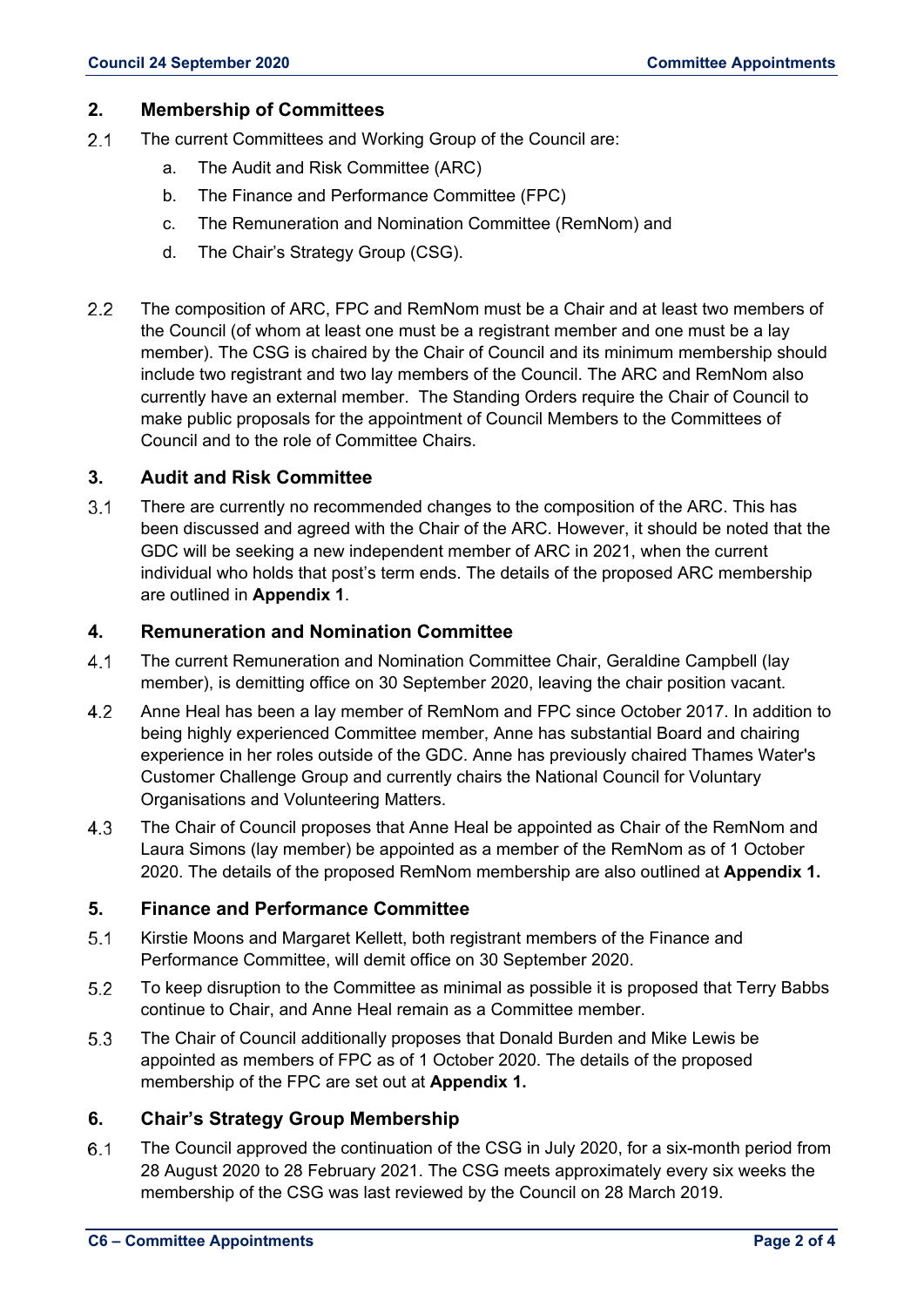- Margaret Kellett, a registrant member of CSG, will demit office on 30 September 2020.
- 6.3 It is proposed that Donald Burden (registrant member) joins the CSG to replace Margaret.
- Donald Burden (registrant member) has extensive experience in the dental education sector and does not currently hold any clinical commitments.
- The details of the proposed membership of the CSG are also set out at **Appendix 1**.

## **7. Terms of Membership**

- For each of the non-statutory Committees outlined above, the proposed terms of membership are as follows:
	- a. The proposed term of office for all eligible Committee members is two years (to end on **30 September 2022**).
	- b. The Chair of Council and Catherine Brady are due to demit office in 2021. In relation to these Council members, the proposed term of office within their respective Committees is one year (to end on **30 September 2021**).
	- c. There are three Council members standing for reappointment in 2021. These are Anne Heal, Jeyanthi John and Terry Babbs. Their two-year proposed term of office will be subject to the Privy Council approval of their reappointment as Council members.

## **8. Legal, policy and national considerations**

The Council make appointments to Committees in accordance with the Standing Orders.

### **9. Equality, diversity and privacy considerations**

9.1 No issues identified.

### **10. Development, Consultation and Decision trail**

Committee Membership was last reviewed and approved by the Council on 3 October 2019.

### **11. Next steps and communications**

- The Council is asked to **approve** the membership and Chairs of the non-statutory Committees and the CSG as set out in A**ppendix 1.**
- 11.2 Following approval, the changes to the membership of the Committees will be communicated formally to staff and the GDC website will be updated accordingly.
- 11.3 Committee inductions will be delivered to aid the integration of new members.

### **Appendices**

a. **Appendix 1** - A proposed table of membership and Chairs of the non-statutory Committees and CSG.

Polly Button, Governance Manager pbutton@gdc-uk.org